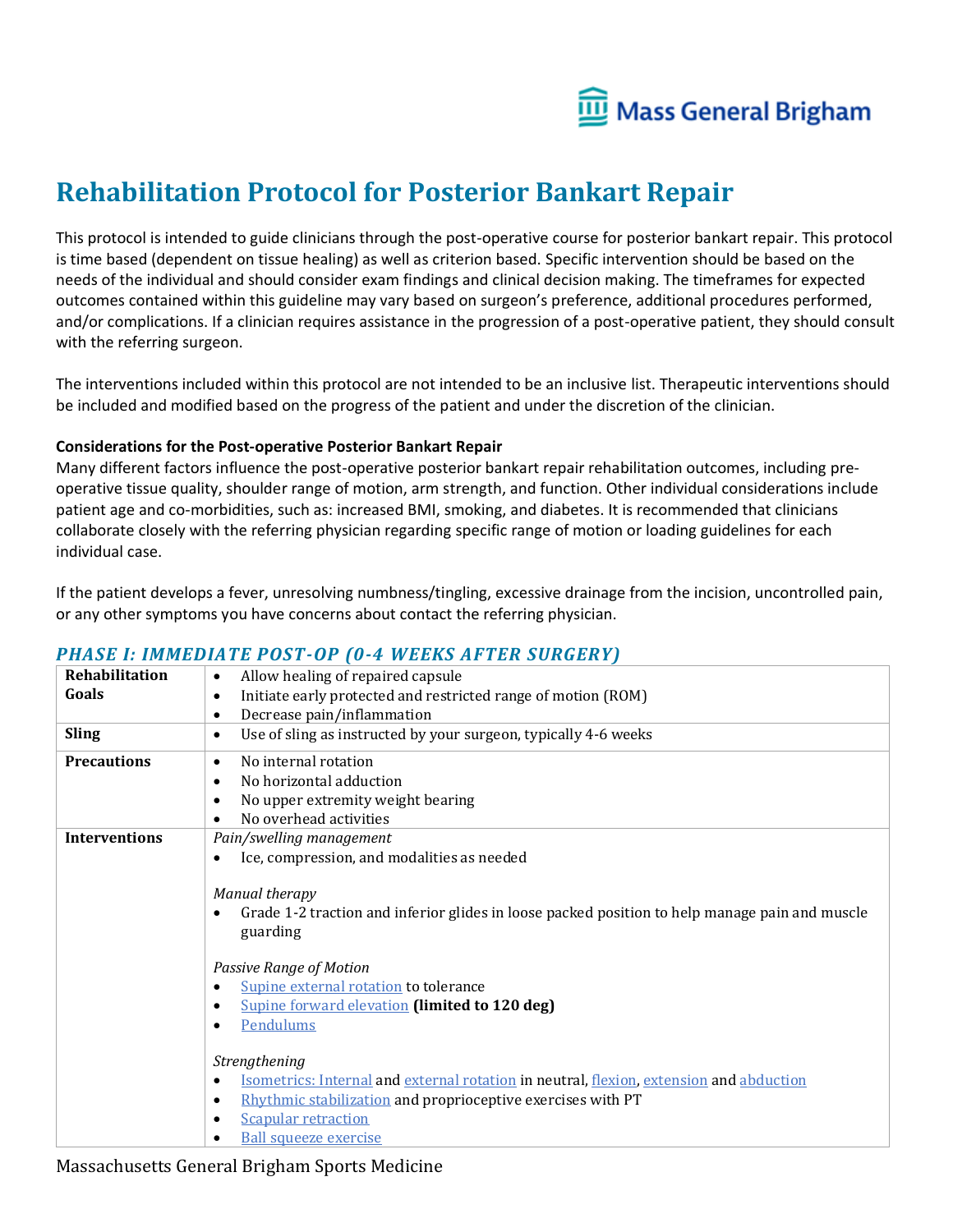| <b>Criteria to</b> | PROM shoulder flexion to 90 deg    |
|--------------------|------------------------------------|
| Progress           | Compliant with post-op precautions |
|                    | No complications in initial phase  |

## *PHASE II: INTERMEDIATE POST-OP (5-6 WEEKS AFTER SURGERY)*

| Rehabilitation        | Gradual increase in ROM<br>$\bullet$                                                                 |
|-----------------------|------------------------------------------------------------------------------------------------------|
| Goals                 | Initiate active assisted/active ROM<br>$\bullet$                                                     |
|                       | Improve strength<br>$\bullet$                                                                        |
|                       | Decrease pain/inflammation<br>$\bullet$                                                              |
| <b>Sling</b>          | Wean from sling<br>$\bullet$                                                                         |
| <b>Precautions</b>    | No internal rotation behind back<br>$\bullet$                                                        |
|                       | No horizontal adduction<br>$\bullet$                                                                 |
|                       | No upper extremity weight bearing<br>$\bullet$                                                       |
|                       | No overhead activities<br>$\bullet$                                                                  |
| <b>Additional</b>     | Active Assisted/Active ROM                                                                           |
| <b>Interventions</b>  | $IR:$ to 30 deg in plane of scapula<br>$\bullet$                                                     |
| <i>*Continue with</i> | <b>Flexion:</b> to 140 deg as tolerated<br>$\bullet$                                                 |
| Phase I               | ER to tolerance<br>$\bullet$                                                                         |
| interventions         |                                                                                                      |
|                       | Strengthening                                                                                        |
|                       | <b>Side-Iving ER</b><br>$\bullet$                                                                    |
|                       | Prone row<br>٠                                                                                       |
|                       | Prone extension<br>٠                                                                                 |
|                       | Standing forward flexion to 90 deg<br>$\bullet$                                                      |
|                       | <b>Biceps curl</b><br>٠                                                                              |
|                       | Band exercises: ER, IR (IR limited to neutral)<br>$\bullet$                                          |
|                       |                                                                                                      |
|                       | <b>Manual Therapy</b>                                                                                |
|                       | Grades 1-3 oscillatory mobs to GH joint. Caution not to over-stress repaired structures<br>$\bullet$ |
| Criteria to           | Shoulder flexion ROM to 120-140 deg<br>$\bullet$                                                     |
| <b>Progress</b>       | Pain/inflammation controlled<br>$\bullet$                                                            |
|                       | Compliant with post-op precautions<br>$\bullet$                                                      |

# *PHASE III: LATE POST-OP (7-12 WEEKS AFTER SURGERY)*

| Rehabilitation        | Gradually restore ROM<br>$\bullet$                                                           |
|-----------------------|----------------------------------------------------------------------------------------------|
| Goals                 | Increase strength<br>$\bullet$                                                               |
|                       | Improve neuromuscular control<br>$\bullet$                                                   |
|                       | Enhance proprioception and kinesthesia<br>$\bullet$                                          |
| <b>Precautions</b>    | Discharge sling<br>$\bullet$                                                                 |
|                       | Continue to avoid excessive/forceful horizontal adduction and internal rotation<br>$\bullet$ |
|                       | IR behind back to beltline only<br>$\circ$                                                   |
|                       | No push-ups<br>$\bullet$                                                                     |
| <b>Additional</b>     | Range of Motion/Mobility                                                                     |
| <b>Interventions</b>  | ER @ 90 deg abduction to tolerance<br>$\bullet$                                              |
| <i>*Continue with</i> | <b>Shoulder flexion to tolerance</b><br>$\bullet$                                            |
| Phase I-II            | IR in plane of scapula to 60 deg<br>$\bullet$                                                |
| <i>Interventions</i>  | IR @ 90 deg abduction to 30-45 deg by week 10<br>$\bullet$                                   |
|                       | Progress gradually with caution to 60-65 deg by week 12<br>$\circ$                           |
|                       | <b>Pulleys</b><br>$\bullet$                                                                  |
|                       | Wall slides<br>$\bullet$                                                                     |
|                       | Hands-behind-head stretch<br>$\bullet$                                                       |
|                       |                                                                                              |
|                       | Strengthening                                                                                |

Massachusetts General Brigham Sports Medicine 2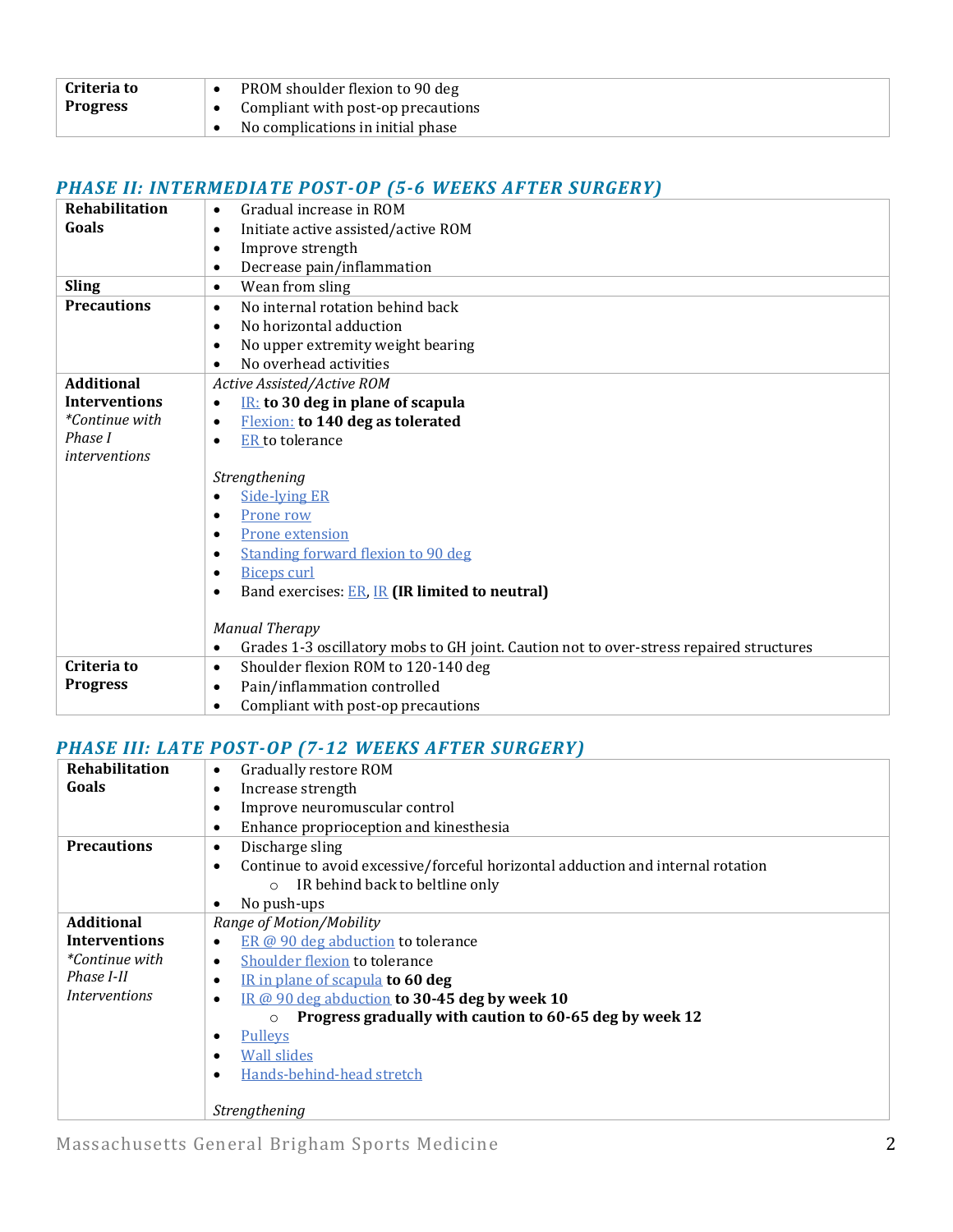|                 | Band exercises: Dynamic hug, bilateral ER/'W's, biceps curl, rows, forward serratus punch,<br>$\bullet$ |
|-----------------|---------------------------------------------------------------------------------------------------------|
|                 | diagonal flexion and extension patterns, ER/IR @ 90 deg                                                 |
|                 | Side-lying scaption<br>$\bullet$                                                                        |
|                 | Prone 'T's, Y's<br>$\bullet$                                                                            |
|                 | <b>Standing scaption</b><br>$\bullet$                                                                   |
|                 | Rhythmic stabilization and proprioception drills<br>$\bullet$                                           |
|                 | Wall push-ups at week 12<br>$\bullet$                                                                   |
| Criteria to     | ER $@$ 90 deg abduction to 85-90 deg, 110-115 deg for throwers<br>$\bullet$                             |
| <b>Progress</b> | IR @ 90 deg abduction to 60-65 deg<br>$\bullet$                                                         |
|                 | IR in plane of scapular to 60 deg<br>$\bullet$                                                          |
|                 | Shoulder flexion to 165 deg                                                                             |

# *PHASE IV: TRANSITIONAL (13-20 WEEKS AFTER SURGERY)*

| Rehabilitation        | Protect the ligament repair<br>$\bullet$                                                                  |
|-----------------------|-----------------------------------------------------------------------------------------------------------|
| Goals                 | Regain full range of motion<br>٠                                                                          |
|                       | Continue strengthening<br>$\bullet$                                                                       |
|                       | Gradual return to full activity<br>$\bullet$                                                              |
| <b>Additional</b>     | Range of Motion/Mobility                                                                                  |
| <b>Interventions</b>  | <b>Horizontal adduction stretching</b><br>$\bullet$                                                       |
| <i>*Continue with</i> | ER @ 90 deg abduction stretching<br>$\bullet$                                                             |
| Phase II-III          | <b>Full behind back IR</b><br>$\bullet$                                                                   |
| <i>interventions</i>  |                                                                                                           |
|                       | Strengthening                                                                                             |
|                       | Initiate weight training with machine resistance: front pull downs, seated row, seated bench<br>$\bullet$ |
|                       | press: at week 16                                                                                         |
|                       | Closed kinetic chain: ball on wall, push-up progression with unstable surface: at week 20<br>$\bullet$    |
|                       | <b>PNF</b> manual resistance with PT<br>$\bullet$                                                         |
| Criteria to           | <b>Full shoulder ROM</b><br>$\bullet$                                                                     |
| <b>Progress</b>       | 80% strength of ER and IR compared to contralateral shoulder with dynamometry testing<br>$\bullet$        |
|                       | 80% or > performance with field testing<br>$\bullet$                                                      |
|                       |                                                                                                           |

## *PHASE V: EARLY RETURN TO SPORT (21-28 weeks AFTER SURGERY)*

| Rehabilitation         | Full shoulder strength<br>$\bullet$                                                                     |
|------------------------|---------------------------------------------------------------------------------------------------------|
| Goals                  | Unrestricted activities<br>$\bullet$                                                                    |
|                        | Initiation of interval return to sport training at 28 weeks<br>٠                                        |
| <b>Additional</b>      | Range of Motion/Mobility                                                                                |
| <b>Interventions</b>   | Soft tissue stretching to restore or maintain full shoulder ROM                                         |
| <i>*Continue with</i>  |                                                                                                         |
| Phase II-IV            | Strengthening                                                                                           |
| interventions          | Plyometric exercises: rebounder throws, overhead ball dribbles, deceleration catches, standing          |
|                        | ball drops, prone 90/90 ball drops                                                                      |
|                        | Progressive weight training involving compound movements and larger muscle groups<br>$\bullet$          |
| Criteria to            | 90% or > strength of ER and IR compared to contralateral shoulder with dynamometry testing<br>$\bullet$ |
| <b>Progress</b>        | 90% or > performance with field testing<br>٠                                                            |
|                        | 90% or > on reported outcome measures (DASH, Penn Shoulder Score)<br>$\bullet$                          |
| <b>Dovised 10/2021</b> |                                                                                                         |

Revised 10/2021

| <b>Contact</b> | Please email MGHSportsPhysicalTherapy@partners.org with questions specific to this protocol |
|----------------|---------------------------------------------------------------------------------------------|
|----------------|---------------------------------------------------------------------------------------------|

#### References:

Amako M, Arino H, Tsuda Y, Tsuchihara T, Nemoto K. Recovery of Shoulder Rotational Muscle Strength After Arthroscopic Bankart Repair. *Orthopaedic Journal*  of Sports Medicine. September 2017. doi: 10.1177/2325967117728684